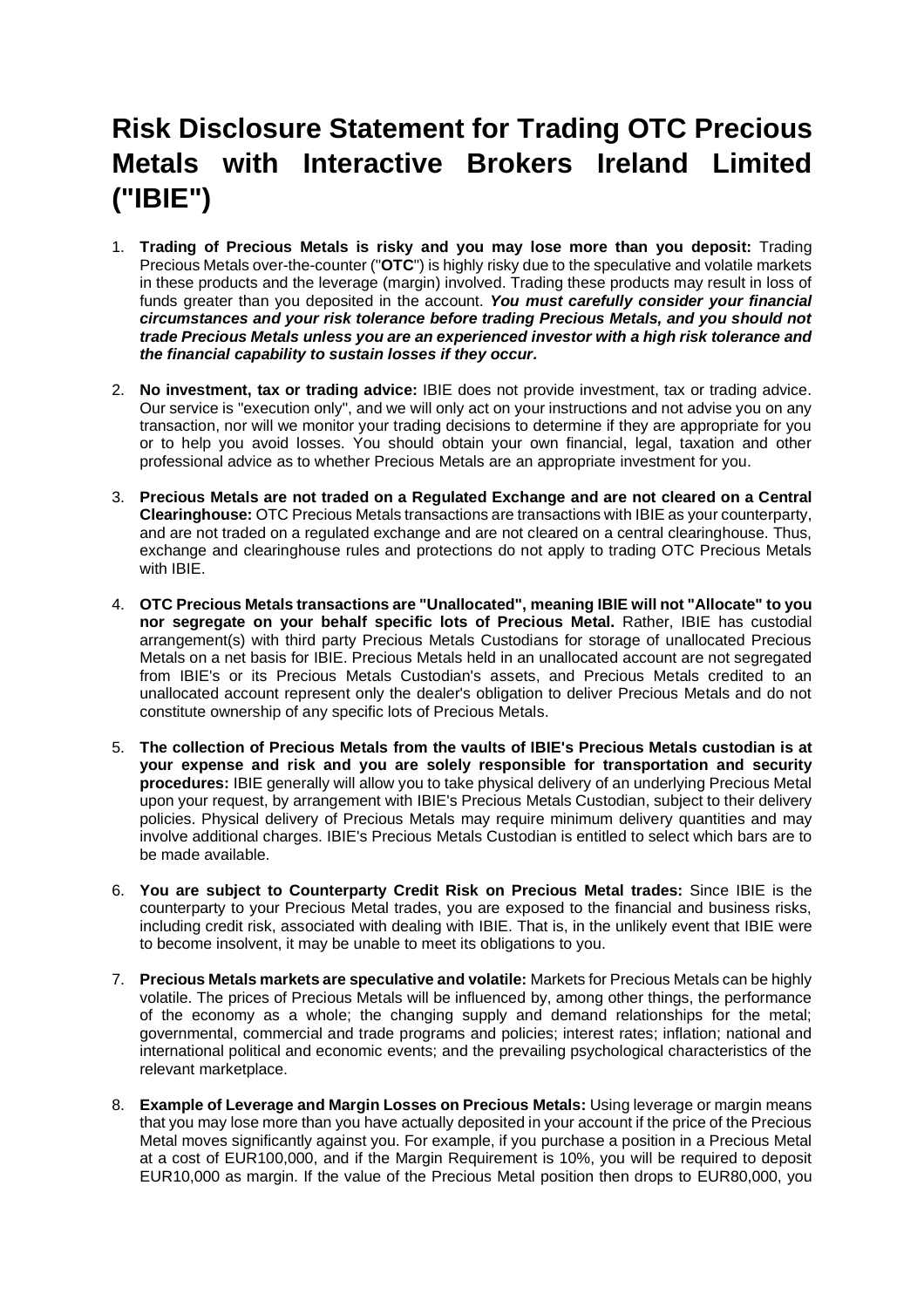will have lost your original EUR10,000 deposit, plus an additional EUR10,000, which you will be required to pay to IBIE (this excludes commissions, spreads and financing costs).

- 9. **IBIE has the right to liquidate your positions without notice in the event of a Margin Deficiency:** You must monitor your account so that at all times the account contains sufficient equity to meet IBIE's Margin Requirements. IBIE does not have to notify you of any failure to meet Margin Requirements prior to IBIE exercising its rights under its Agreement with you, including but not limited to its right to liquidate positions in your account(s). *Unlike the practice of some other brokers and dealers who allow "grace periods" for margin compliance, IBIE generally will not issue margin calls; generally will not allow a grace period for you to meet intraday or other margin deficiencies; and is authorised to liquidate account positions immediately in order to satisfy Margin Requirements, without prior notice.* You cannot assume that IBIE's general policy to liquidate positions with a margin deficiency will prevent you from losing more than you have deposited with IBIE. Among other things, markets may "gap" down and IBIE may not be able to close out at a price that would avoid losses greater than your margin deposit. Likewise, IBIE may in its sole discretion delay or decide not to liquidate a position with a margin deficit. *If you wish to avoid further losses on any Precious Metals position, you must close out the position yourself and not rely on IBIE to do so.*
- 10. **IBIE has the right to change or increase its Margin Requirements at any time:** In order to protect the firm and our clients, IBIE may modify Margin Requirements for any or all clients for any open or new positions at any time, in IBIE's sole discretion. If we increase our margin requirements, it may prevent you from adding positions or hedging existing positions. If margin requirements increase on your existing Precious Metals, you will have to deposit additional equity in advance or your positions may be liquidated.
- 11. **Precious Metals carry liquidity risk:** IBIE is not obligated to provide quotes for any Precious Metal at any time, and IBIE does not guarantee the continuous availability of quotations or trading for any Precious Metal. *IBIE may in its sole discretion cease quoting Precious Metals and/or cease entering new Precious Metal transactions at any time.* **You Will Pay Commissions, Spreads And Financing Charges Among Other Costs Of Trading Precious Metals:** IBIE will charge commissions on your Precious Metal trades. In addition, you will pay a spread on your Precious Metal transactions, meaning that the price you pay to buy a Precious Metal generally will be some amount higher than the theoretical market value of the Precious Metal and the price you receive when you sell a Precious Metal generally will be some amount lower than the theoretical market value of the Precious Metal. You will also pay carrying fees on your long Precious Metal positions and borrowing fees on your short positions. All of these costs will lower the total return (or increase the loss) on your investment in the Precious Metal.
- 12. **Risk of Foreign Currency fluctuation:** When you deal in a Precious Metal that is denominated in a currency other than the base currency or currency you have on deposit in your IBIE account, all margins, profits, losses and financing credits and debits in relation to that Precious Metal are calculated using the currency in which the Precious Metal is denominated. Thus, your profits or losses will be further affected by fluctuations in the exchange rates between the account currency and the currency in which the Precious Metal is denominated. IBIE applies a margin "haircut" to reflect this risk, and so the Margin Requirement on the Precious Metal will effectively increase.
- 13. **Risk of Interest Rate fluctuation**: Interest rates fluctuate, which will affect the carrying and borrowing fees you will pay on your Precious Metal positions.
- 14. **Risk of Regulatory and Taxation changes:** Changes in taxation and other laws, government, fiscal, monetary and regulatory policies may have an adverse effect on the value of your Precious Metals, the tax you pay on your Precious Metals, and the total return on your Precious Metals.
- 15. **IBIE has the right to correct trade errrors:** IBIE can cancel, adjust or close out Precious Metal transactions after confirmation to you to correct errors, including but not limited to technical errors in IBIE's platform and Precious Metal transactions not reasonably related to the correct market price.